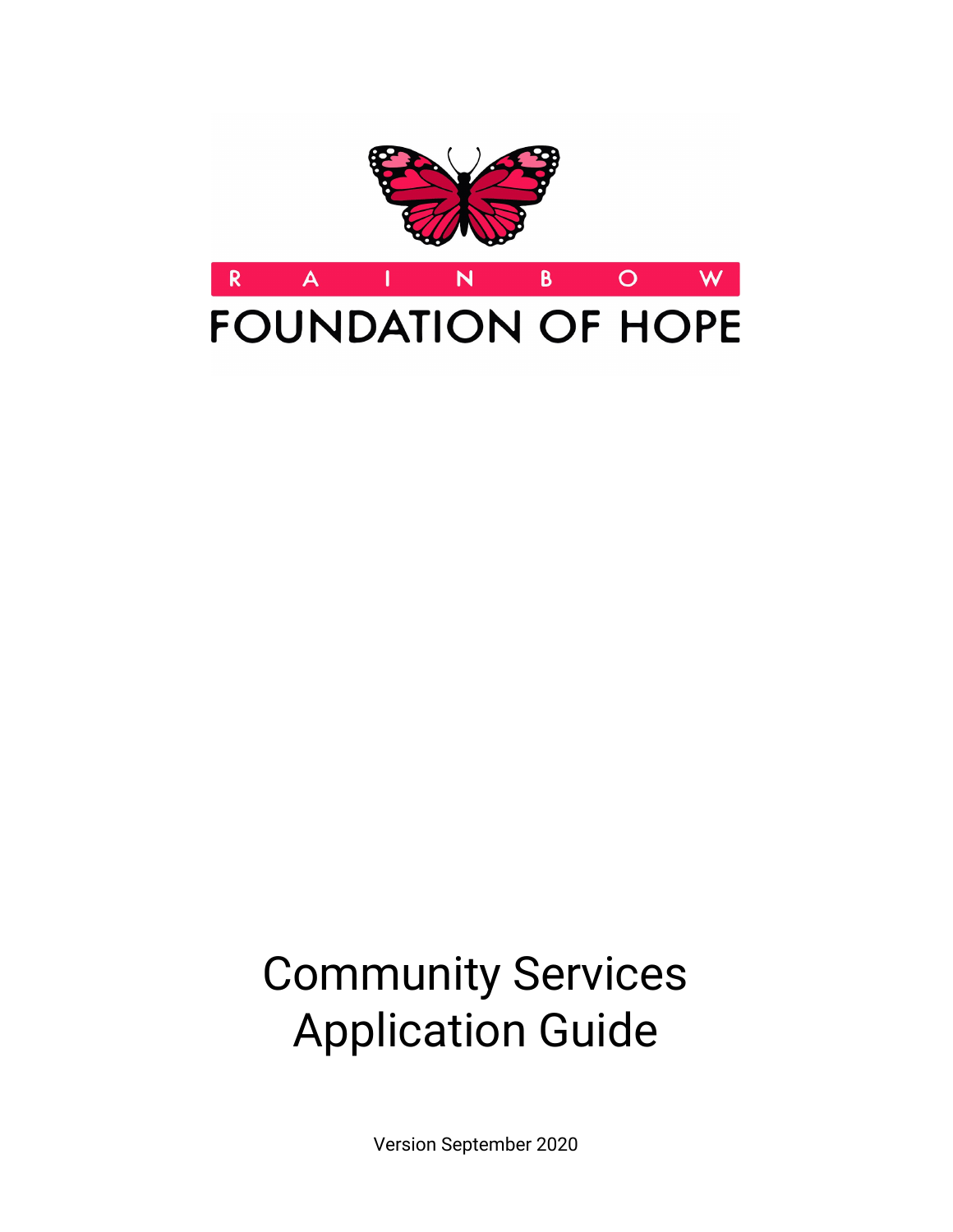## **INTRODUCTION**

The purpose of the Rainbow Foundation of Hope Grants Program (the Program) is to support efforts to take action to support LGBT+ asylum seekers, refugees, and newcomers facing persecution on the basis of sexual orientation and gender identity or expression (SOGIE). Community services grants of up to **\$5,000** per project are designed to stimulate direct and concrete efforts that support successful resettlement of SOGIE migrants. The program is entirely funded through community donations and limited corporate partnerships. Foundation of Hope is an independent society and registered charity in Canada operating with the sole mission of improving the lives of SOGIE migrants worldwide.

## **ELIGIBILITY**

The Program will consider proposals from agencies and organizations whose interests are consistent with the goals of the grants program. The program will not consider grant proposals for retroactive funding of projects already completed. Qualified donees applying for grant funding must meet the following set of criteria to be eligible:

- Be a Canadian charitable organization registered with the Canada Revenue Agency (CRA). International organizations need to apply through an affiliated partner that is a registered charity in Canada.
- Provide programs and/or services that target SOGIE migrants subject to direct forms of persecution.
- Have a clean human rights record on other human rights issues.
- Extend services without prejudice and irrespective of nationality, ethnicity, religious affiliation, age, sex, sexual orientation, gender identity, gender expression, language proficiency, or ability.

#### ELIGIBLE FUNDING REQUESTS

The Community Services Grant Program will award grants for services aimed at benefiting SOGIE migrants. Examples of expenses include, but are not limited to:

- Translation / interpretation expenses;
- Legal expenses (such as fees incurred for finalizing processes to remain in Canada);
- Healthcare (includes mental health) expenses;
- Housing subsidies;
- English courses that assist with integration of non-native English speakers; and
- Transport expenses.

Non-registered community groups and organizations must work in partnership with registered charitable organizations, to which RFOH funds are administered directly, and non-profit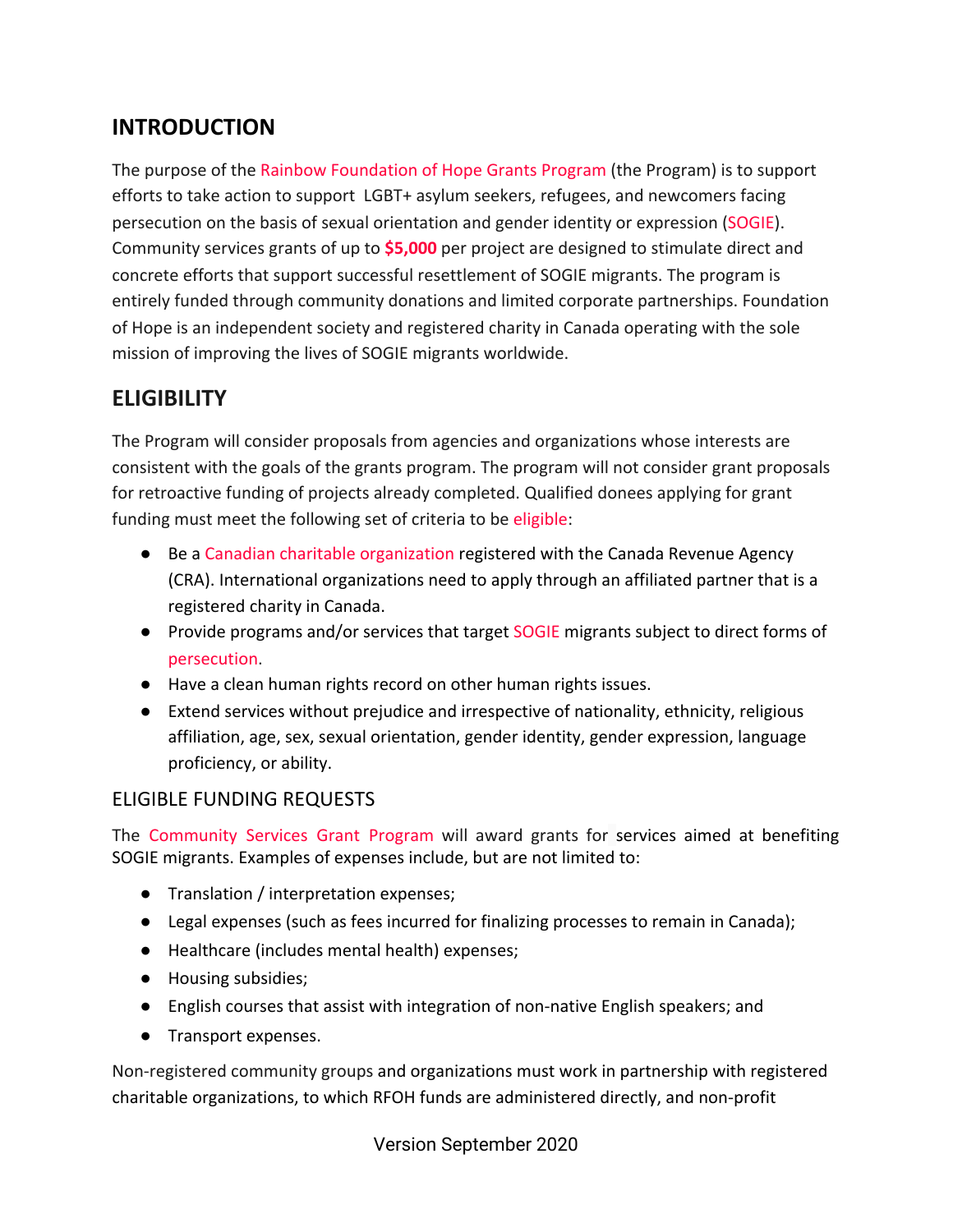organizations with a clear mandate to serve SOGIE migrants.

#### INELIGIBLE FUNDING REQUESTS

The following projects are NOT eligible:

- Projects affiliated with any political parties;
- Organizations with a record of support or direct engagement in human rights abuse or violation;
- General contributions to capital campaigns;
- Retirement of debt: and
- Construction projects or real estate acqusitions.

## **APPLICATION PROCEDURE**

Applicants should complete and submit an application at any time for funding, bearing in mind that the application review process roughly operates on a quarterly basis over the course of the calendar year. Please use a copy of the Community Services Support Grant Application form for each project submitted. Should the proposal be reviewed favourably, a Notification of Award will be drawn up between RFOH and the successful applicant, which provides clarification of the terms of the award along with all the necessary information about the proposed project, including any conditions and reporting requirements. This information will be requested from the applicant.

Grant monies awarded will not exceed \$5,000 per project.

Rainbow Foundation of Hope recognizes that many community groups may be new to the process of applying for grants and are intimidated by the tasks for completing the application form. Therefore, we encourage all interested organizations to contact RFOH for questions and technical assistance in filling out an application form. Please consider that grants will be awarded based on the availability of funding at the time of the application.

Visit [www.foundationofhope.net](http://www.foundationofhope.net/) or send a message to [grants@foundationofhope.net](mailto:grants@foundationofhope.net).

#### REVIEW PROCESS AND EVALUATION CRITERIA

Submissions will be reviewed by the RFOH grant Review Subcommittee. The Review Team is composed of RFOH Board Directors on the Grants Committee and volunteer representatives of the LGBT+ community. Applicants will be contacted if further information is needed. The review process is intended to be transparent and ensure accountability in keeping with the Vision of RFOH: *A world where LGBT+ asylum seekers, refugees, and newcomers are safe and can be themselves*.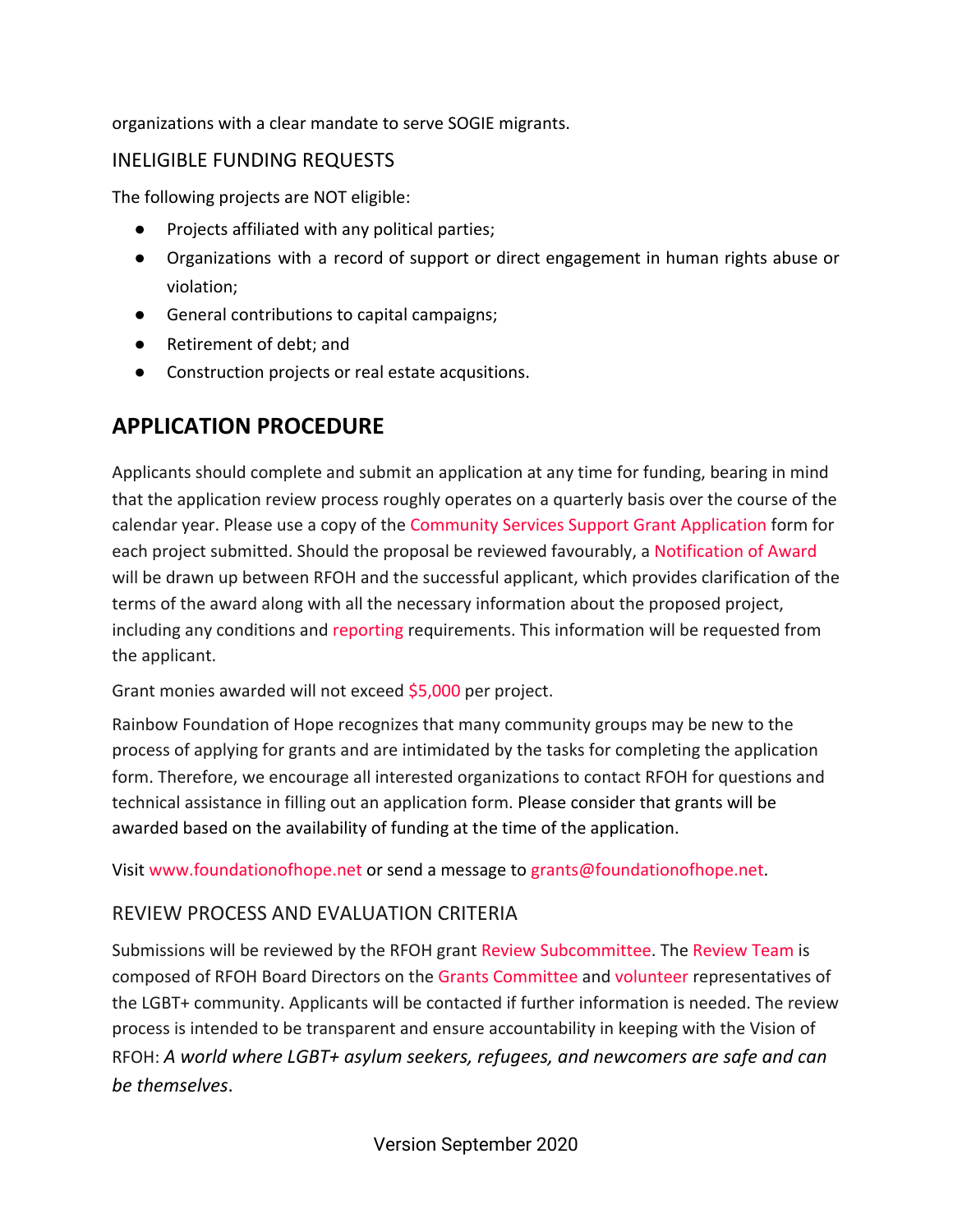Financial support is the core Purpose of RFOH and integral to its ability to accomplish its Mission. The following set of criteria are used by the Review Team to evaluate proposals:

- **EFFICACY** RFOH is looking for effective ways to urgently appeal to our Vision, Mission, and Purpose.
- **SIGNIFICANCE** We look for clarity in how the actions and goals of the project address LGBT+ refugee and newcomer needs. Are people most at risk being directly targeted? How many at risk people will benefit?
- **ACTION PLAN** We look for a well thought out action plan that works towards achieving the stated goals of the project. Does the application effectively demonstrate how closely the action plan aligns with the budget and timeline provided?
- **FEASIBILITY** We look for a realistic project that is feasible in terms of time, budget, and available resources. Are the goals and objectives clearly identified in the measures of success? Are there any risks to the project in terms of achieving measures of success identified?
- **COLLABORATION** We recognize that the monies awarded to individual projects may not meet the level of need requested. A clear description of the role of RFOH funds in collaboration with other affiliated groups is key to a successful proposal.

Foundation of Hope's policy is to strive for success through continual improvement in the grants program. Organizations that have previously received funding will be evaluated based on proven success in meeting grant deliverables. Feedback regarding the application process is appreciated and will be taken into consideration for future grant cycles.

# **AWARDS AND REPORTING**

Reporting requirements include a Report on Success to be provided no more than 60 days after completion of the project or as an update within a year of having received funds if the project is not yet complete. Reports are expected to explain how sponsorship support grant funds impacted and benefited SOGIE migrants.

You are encouraged to include photos, beneficiary statements, and any other evidence of the outcome as part of the report on the success of the project. Foundation of Hope is aware that, because of the privacy and safety concerns for individuals, we may not be able to share some of the identifying information and materials in the Reports.

Any opportunity to engage with the project as a means to promote and expand the grants program is welcomed by RFOH. Inquiries and applications related to sponsorship support may